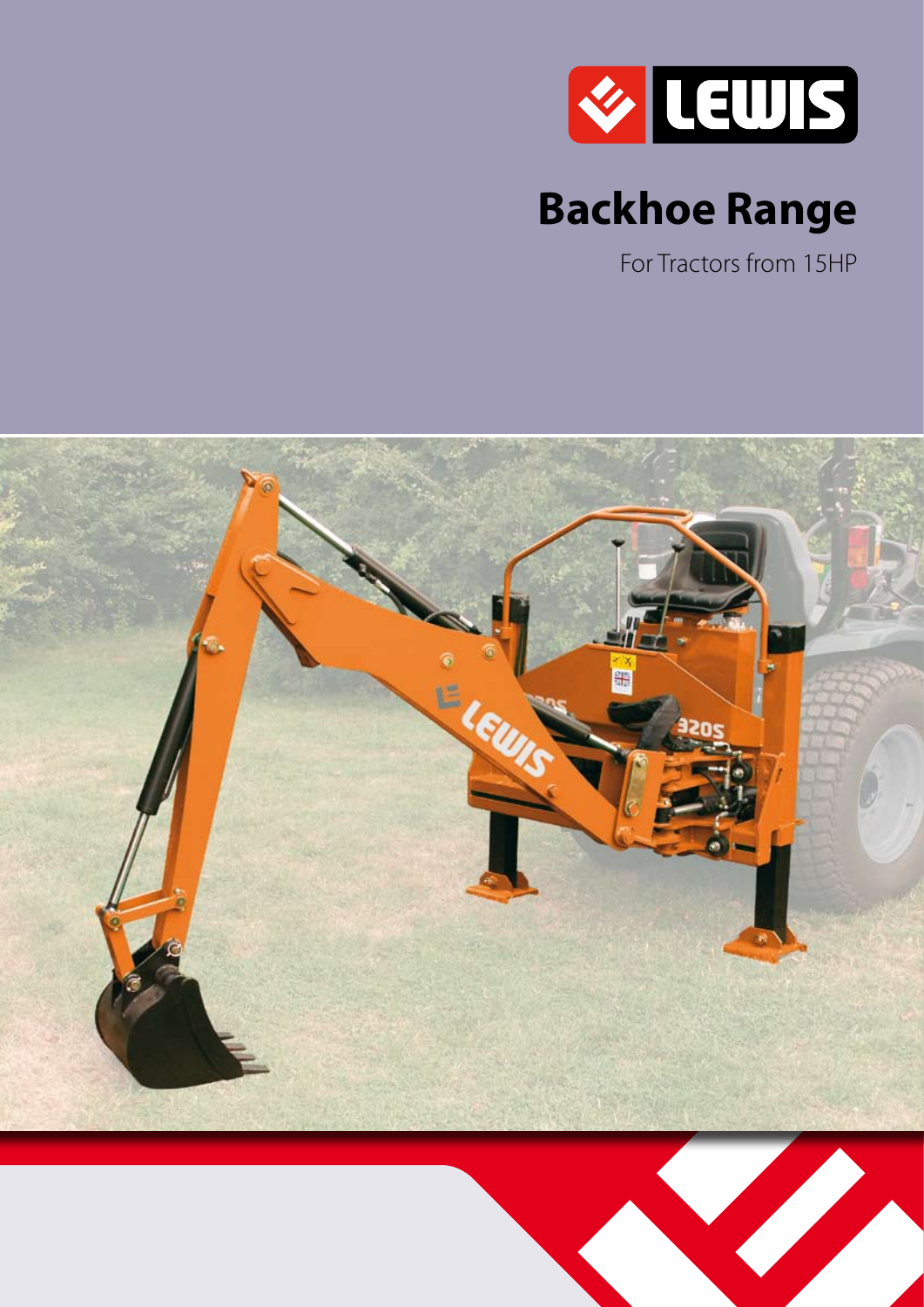### LEWIS Backhoe Range

The LEWIS range of backhoes are specifically designed to fit most makes of tractors from 15HP compact tractors up to 60+HP agricultural tractors. The design allows for quick and easy attachment and removal to further enhance the functionality of your tractor where digging operations are required. In most cases the frame of the backhoe is mounted to the frame of your LEWIS Loader with no need for additional tractor brackets. As with all LEWIS products, your LEWIS Backhoe is painted to match the colour of your tractor.

|  | 110         | This is the smallest backhoe in the LEWIS range. With a digging depth of 1.9m,<br>the 110 is for compact tractors from 15HP      | For compact<br>tractors from 15HP |
|--|-------------|----------------------------------------------------------------------------------------------------------------------------------|-----------------------------------|
|  | 120         | Similar machine to the 110, but with a longer arm and a digging depth of 2.4m                                                    |                                   |
|  | <b>120S</b> | This machine has the same arm and digging depth as the 120, but also comes<br>with a sideshift frame capable of 620mm of travel. |                                   |

|  | 310         | The next size of backhoe is the 310. This machine has the same digging depth of<br>2.4m as the 120, but is a heavier machine and has a greater digging force. | For compact<br>tractors from 25HP |
|--|-------------|---------------------------------------------------------------------------------------------------------------------------------------------------------------|-----------------------------------|
|  | 320         | Similar machine to the 210, but with a longer arm and a digging depth of 2.7m                                                                                 |                                   |
|  | <b>320S</b> | This machine has the same arm and digging depth as the 220, but also comes<br>with a sideshift frame capable of 830mm of travel.                              |                                   |

|  | 410S        | The next size of backhoe is the 410S. This machine has a similar digging depth<br>of 2.7m as the 320S, but is a heavier machine and has a greater digging force. | For compact<br>tractors from             |
|--|-------------|------------------------------------------------------------------------------------------------------------------------------------------------------------------|------------------------------------------|
|  | 420         | This model has the largest digging depth in the range and is only available for<br>large tractors with a CAT2 3PT linkage attachment.                            | 40HP and larger<br>agricultural tractors |
|  | <b>420S</b> | The largest machine in the LEWIS range, it is similar to the 410S, but with a longer<br>arm, it has a digging depth of 3.2m.                                     |                                          |



| 430S | A specialist machine suited to fit on the front of a skidsteer unit. | For large and<br>specialist tractor<br>applications |
|------|----------------------------------------------------------------------|-----------------------------------------------------|

### Features and Benefits

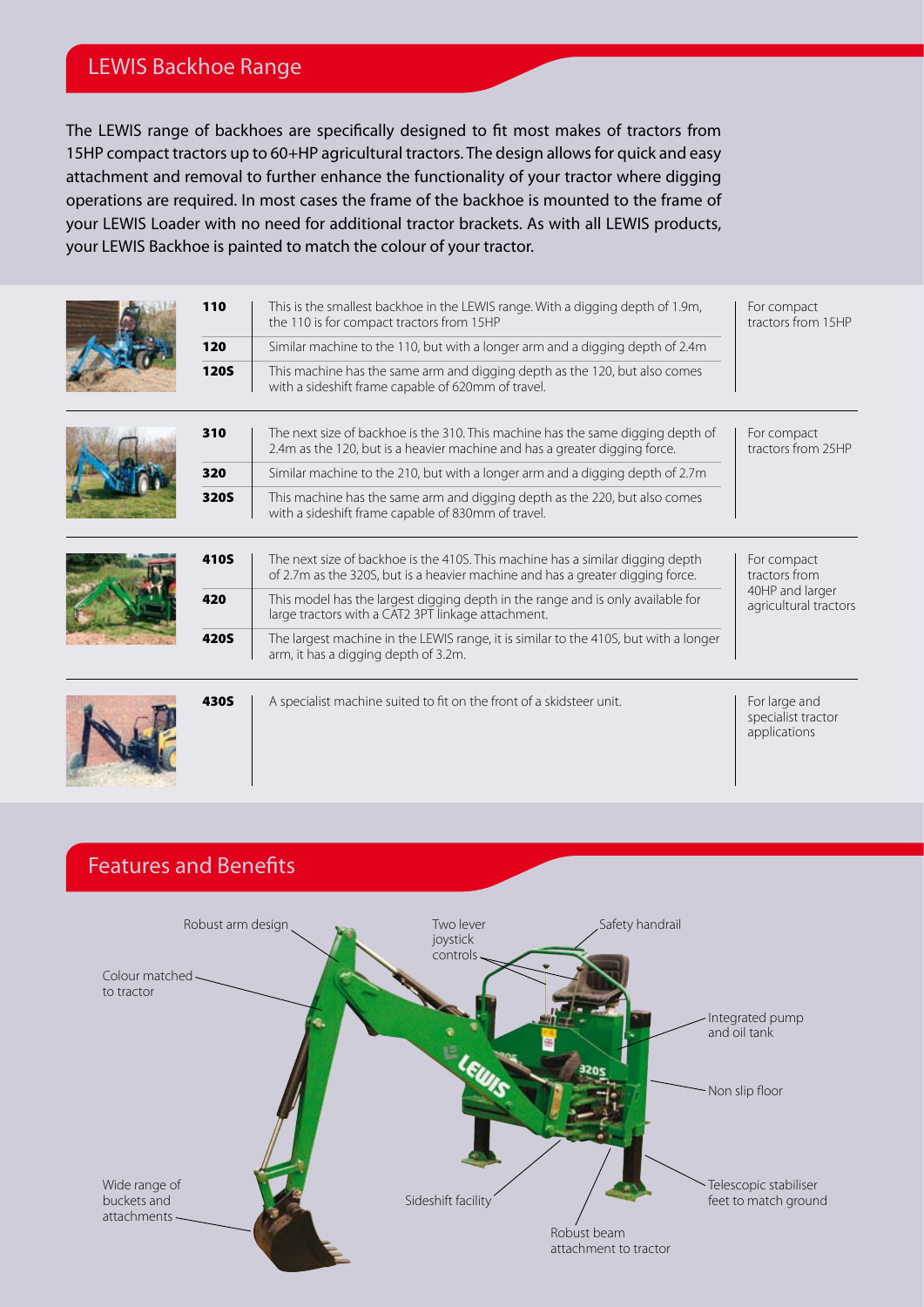### 110 and 120 Models



**Key Features and Options**

- $\blacksquare$  Retractable stabiliser legs
- Can use tractor hydraulics instead of separate pump and oil tank
- Range of buckets from 15cm to 60cm
- $\blacksquare$  Comfortable seating position
- Optional 3-point linkage fitting for larger tractors
- $\blacksquare$  Twin slewing ram

The smallest models available in the LEWIS range of backhoes. They are ideal for small compact tractors for use in a variety of situations such as large garden use, work in horse stables, land management on small farm estates and general maintenance use.

|                           | 110  | 120  |
|---------------------------|------|------|
| Max Digging Depth (mm)    | 1905 | 2440 |
| Arm Reach (mm)            | 2670 | 3243 |
| Bucket Digging Force (kg) | 1107 | 1107 |
| Sideshift Travel (mm)     | N/A  | N/A  |



### 120S Model



#### **Key Features and Options**

- $\blacksquare$  Retractable straight stabiliser legs
- $\blacksquare$  Manual or hydraulic sideshift clamping
- Range of buckets from 15cm to 60cm
- $\blacksquare$  Comfortable seating position
- Optional 3-point linkage fitting for larger tractors
- $\blacksquare$  Twin slewing ram

Similar to the 120, the 120S incorporates a sideshift frame, capable of 620mm of travel. This increases the flexibility of the machine use and makes digging holes near walls and other such features much easier. The sideshift can be clamped hydraulically or manually.

|                           | <b>120S</b> |
|---------------------------|-------------|
| Max Digging Depth (mm)    | 2440        |
| Arm Reach (mm)            | 3243        |
| Bucket Digging Force (kg) | 1107        |
| Sideshift Travel (mm)     |             |

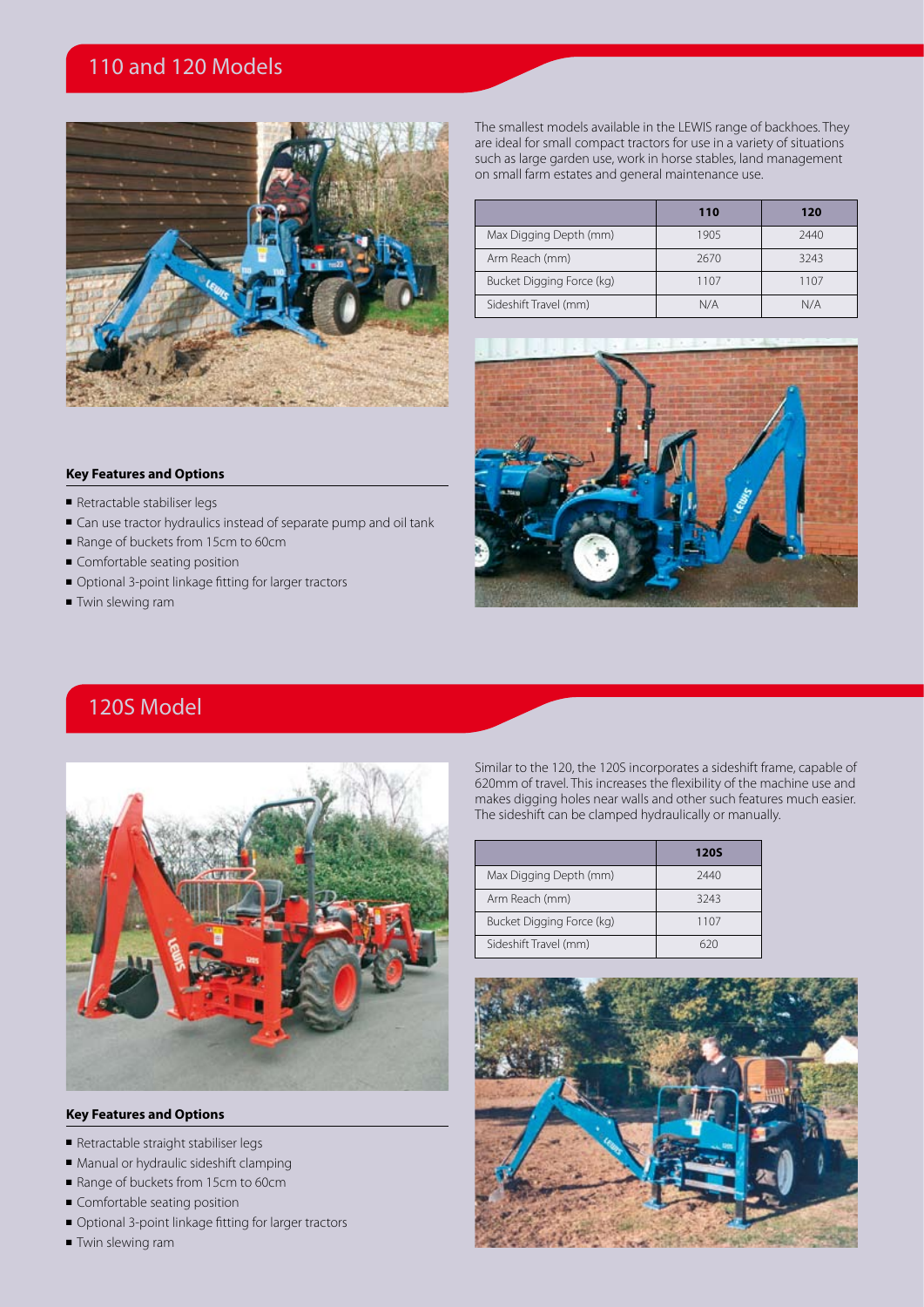### 310 and 320 Models



#### **Key Features and Options**

- $\blacksquare$  Retractable stabiliser legs
- Range of buckets from 15cm to 60cm
- $\blacksquare$  Comfortable seating position
- Optional 3-point linkage fitting for larger tractors
- $\blacksquare$  Twin slewing ram

More heavily built than the 110 and 120, the 310 and 320 have a larger diameter ram giving greater digging and lifting capacity. The 320 version has a longer arm for extended reach. These machines are suitable for tractors of 25HP and over.

|                           | 310  | 320  |
|---------------------------|------|------|
| Max Digging Depth (mm)    | 2440 | 2750 |
| Arm Reach (mm)            | 3280 | 3570 |
| Bucket Digging Force (Kg) | 1655 | 1655 |
| Sideshift Travel (mm)     | N/A  | N/A  |



### 320S Model



#### **Key Features and Options**

- $\blacksquare$  Retractable straight stabiliser legs
- $\blacksquare$  Manual or hydraulic sideshift clamping
- Range of buckets from 15cm to 60cm
- $\blacksquare$  1.4m chasis width
- $\blacksquare$  Comfortable seating position
- Optional 3-point linkage fitting for larger tractors
- $\blacksquare$  Twin slewing ram

Similar to the 320, the 320S incorporates a sideshift frame, capable of 830 mm of travel. This machine has been specifically designed for the professional user on medium to large compact tractors. Typical uses include golf course maintenance, cemetary work, roadside maintenance, laying services and pipework as well as numerous applications in large gardens and estates

|                           | <b>320S</b> |
|---------------------------|-------------|
| Max Digging Depth (mm)    | 2750        |
| Arm Reach (mm)            | 3570        |
| Bucket Digging Force (Kg) | 1655        |
| Sideshift Travel (mm)     | 830         |

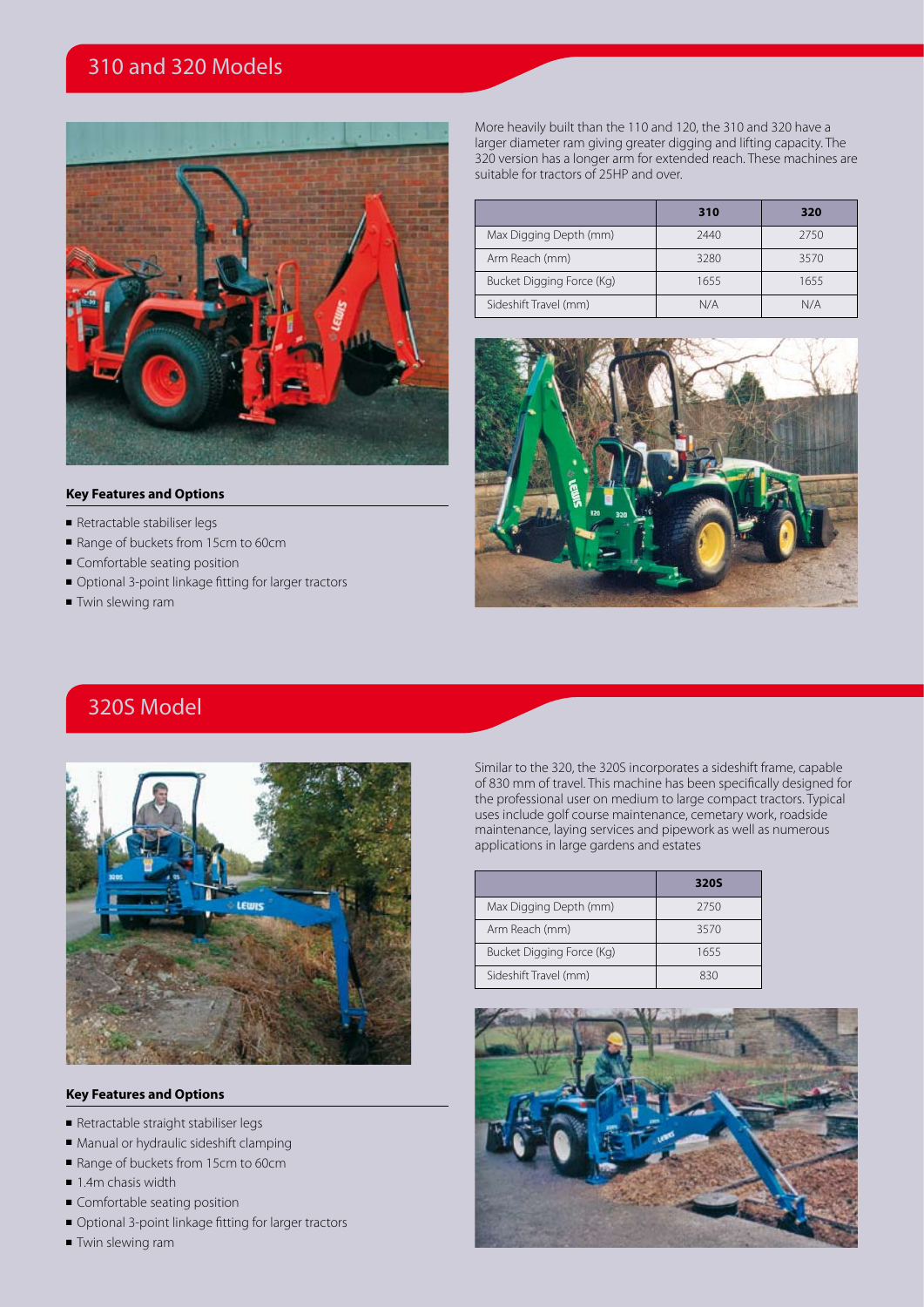### 410S, 420 and 420S Models



These are the largest backhoes in the LEWIS range. More heavily built than the 300 range, the 400 range are for the largest of compact tractors as well as agricultural tractors of 60 HP+. These backhoes are used in applications where increased digging depth and lift capacity are a must.

The 410S and 420S have digging depths of 2.7m and 3.3m respectively and can be mounted via the LEWIS Backhoe chassis beams to large compact tractors.

The 420 is a centre pivot machine with a digging depth of 3.3m, but is only available for larger tractors with a CAT, 3-point linkage fitting.

|                           | 410S | 420  | 420S |
|---------------------------|------|------|------|
| Max Digging Depth (mm)    | 2750 | 3200 | 3200 |
| Arm Reach (mm)            | 3430 | 4130 | 4130 |
| Bucket Digging Force (Kg) | 2420 | 2420 | 2420 |
| Sideshift Travel (mm)     | 970  | N/A  | 970  |

#### **Key Features and Options**

- $\blacksquare$  Retractable straight stabiliser legs
- $\blacksquare$  Manual or hydraulic sideshift clamping
- Range of buckets from 15cm to 60cm
- $\blacksquare$  Comfortable seating position
- Optional breaker and auger service
- Optional 3-point linkage fitting for larger tractors
- $\blacksquare$  Twin slewing ram



### 430S Skidsteer Model



**Key Features and Options**

- $\blacksquare$  Retractable straight stabiliser legs
- $\blacksquare$  Manual or hydraulic sideshift clamping
- $\blacksquare$  Range of buckets from 15cm to 60cm
- $\blacksquare$  Comfortable seating position
- Optional breaker and auger service
- Optional 3-point linkage fitting for larger tractors
- $\blacksquare$  Twin slewing ram

This machine is designed for mounting to the front of a skidsteer loader. It features swing-in /swing-out controls to allow access on and off the machine, quick release mountings, hydraulic sideshift clamping and hydraulic cushioning on the rams.

|                           | 430S |
|---------------------------|------|
| Max Digging Depth (mm)    | 2790 |
| Arm Reach (mm)            | 3580 |
| Bucket Digging Force (Kg) | 2420 |
| Sideshift Travel (mm)     | 914  |

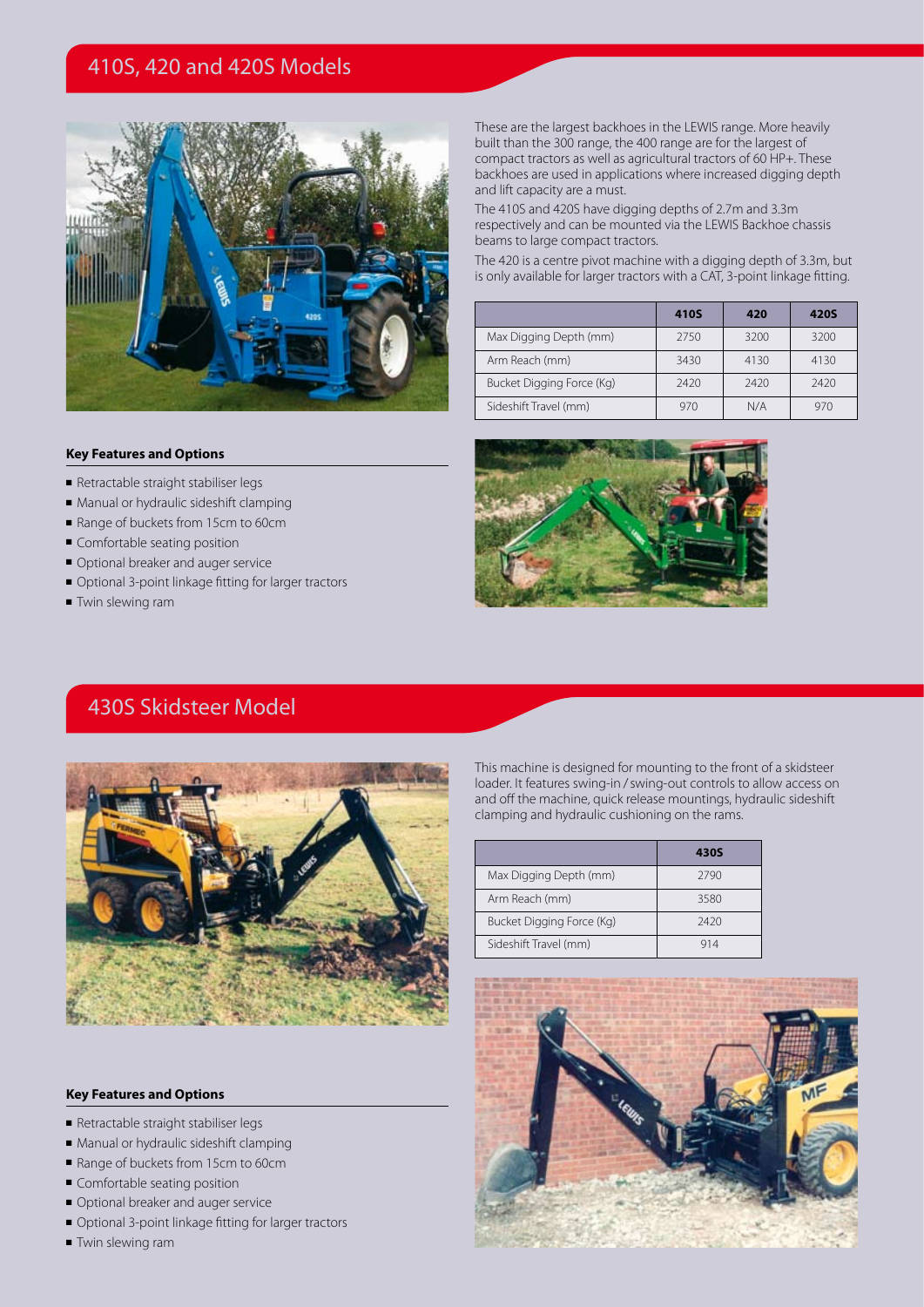## Attachments











| <b>Standard Buckets (B)</b> |                                                              |                                                               |  |  |
|-----------------------------|--------------------------------------------------------------|---------------------------------------------------------------|--|--|
| <b>Options</b>              | <b>Features</b>                                              | <b>Applications</b>                                           |  |  |
| 6''<br>(12cm)               | Heavy duty metal                                             | All types of digging applications                             |  |  |
| 8''<br>(20cm)               | fabricated design                                            | from garden maintenance and<br>trench work up to larger scale |  |  |
| 12" (30cm)                  | Hardened metal-forged<br>bucket teeth<br>Painted solid black | excavations.                                                  |  |  |
| 13" (33cm)                  |                                                              | Multiple sizes of buckets give                                |  |  |
| 16" (40cm)                  |                                                              | increased flexibility for different jobs.                     |  |  |
| 18" (45cm)                  |                                                              |                                                               |  |  |
| 24" (60cm)                  |                                                              |                                                               |  |  |

| <b>Ejector Buckets (E)</b> |                                       |                                                                             |  |
|----------------------------|---------------------------------------|-----------------------------------------------------------------------------|--|
| <b>Options</b>             | <b>Features</b>                       | <b>Applications</b>                                                         |  |
| 8''<br>(20cm)              | Heavy duty metal                      | Used in place of a standard bucket                                          |  |
| 12" (30cm)                 | fabricated design                     | where clearing the bucket digging<br>is problematic. This is often the case |  |
|                            | Hardened metal-forged<br>bucket teeth | for very heavy, wet or high clay<br>content ground.                         |  |
|                            | Painted solid black                   |                                                                             |  |
|                            | Self clearing soil ejector            |                                                                             |  |

| <b>Ditching Buckets (D)</b> |                            |                                               |  |  |  |  |  |  |  |  |
|-----------------------------|----------------------------|-----------------------------------------------|--|--|--|--|--|--|--|--|
| <b>Options</b>              | <b>Features</b>            | <b>Applications</b>                           |  |  |  |  |  |  |  |  |
| 30" (75cm)                  | Heavy duty metal           | Used for cleaning out ditches and other       |  |  |  |  |  |  |  |  |
| 36" (91cm)                  | fabricated design          | areas where water can be an issue.            |  |  |  |  |  |  |  |  |
| 48" (120cm)                 | Hardened metal blade       | The holes in the bucket cowl allow            |  |  |  |  |  |  |  |  |
|                             | Painted solid black        | water to escape during operation.             |  |  |  |  |  |  |  |  |
|                             | Self clearing soil ejector | Used for landscape and grading<br>operations. |  |  |  |  |  |  |  |  |

| Rakes (R)      |                        |                                                         |  |  |  |  |  |  |
|----------------|------------------------|---------------------------------------------------------|--|--|--|--|--|--|
| <b>Options</b> | <b>Features</b>        | <b>Applications</b>                                     |  |  |  |  |  |  |
| 30" (75cm)     | Heavy duty metal       | To remove weeds and prepare                             |  |  |  |  |  |  |
| 36" (91cm)     | fabricated design      | ground for planting.                                    |  |  |  |  |  |  |
|                | Individual rake spokes | A useful supplementary tool                             |  |  |  |  |  |  |
|                | Painted solid black    | for garden and landscaping<br>maintenance applications. |  |  |  |  |  |  |

| Clam shell (C) |                                                      |                                                                |  |  |  |  |
|----------------|------------------------------------------------------|----------------------------------------------------------------|--|--|--|--|
| <b>Options</b> | <b>Features</b>                                      | <b>Applications</b>                                            |  |  |  |  |
| 30" (75cm)     | Heavy duty metal                                     | This type of bucket is ideal for loading                       |  |  |  |  |
| 36" (91cm)     | fabricated design                                    | piles of material due to the grab effect<br>of the clam shell. |  |  |  |  |
|                | Hardened metal blade                                 |                                                                |  |  |  |  |
|                | Painted solid black                                  | A popular choice for digging in easy<br>soil conditions.       |  |  |  |  |
|                | Swivel joint for 360°                                |                                                                |  |  |  |  |
|                | degree rotation                                      |                                                                |  |  |  |  |
|                | Optional hydraulic rotator for<br>additional control |                                                                |  |  |  |  |

#### **Compatibility chart**

| <b>Type</b>         | B         | B         | B         | B         | B         | B         | B         | D         | D         | D         | E         | E         | $\mathbf R$ | R         |    |
|---------------------|-----------|-----------|-----------|-----------|-----------|-----------|-----------|-----------|-----------|-----------|-----------|-----------|-------------|-----------|----|
| Size (inches)       | 6         | 8         | 12        | 13        | 16        | 18        | 24        | 30        | 36        | 48        | 8         | 12        | 30          | 36        | 16 |
| Size (cm)           | 15        | 20        | 30        | 33        | 40        | 45        | 60        | 75        | 91        | 120       | 20        | 30        | 75          | 91        | 40 |
| 120S<br>120<br>110  | $\bullet$ |           | $\bullet$ |           |           | $\bullet$ | $\bullet$ | $\bullet$ |           |           | $\bullet$ |           | $\bullet$   |           |    |
| 320 320S<br>310     |           | $\bullet$ |           | $\bullet$ | $\bullet$ | $\bullet$ | $\bullet$ |           | $\bullet$ |           | $\bullet$ | $\bullet$ |             | $\bullet$ |    |
| 410S<br>420S<br>420 |           | $\bullet$ | $\bullet$ |           |           | $\bullet$ | $\bullet$ |           |           | $\bullet$ | $\bullet$ | $\bullet$ |             | $\bullet$ |    |
| 430S                |           | $\bullet$ | $\bullet$ |           |           | $\bullet$ | $\bullet$ |           |           | $\bullet$ | $\bullet$ | $\bullet$ |             | $\bullet$ |    |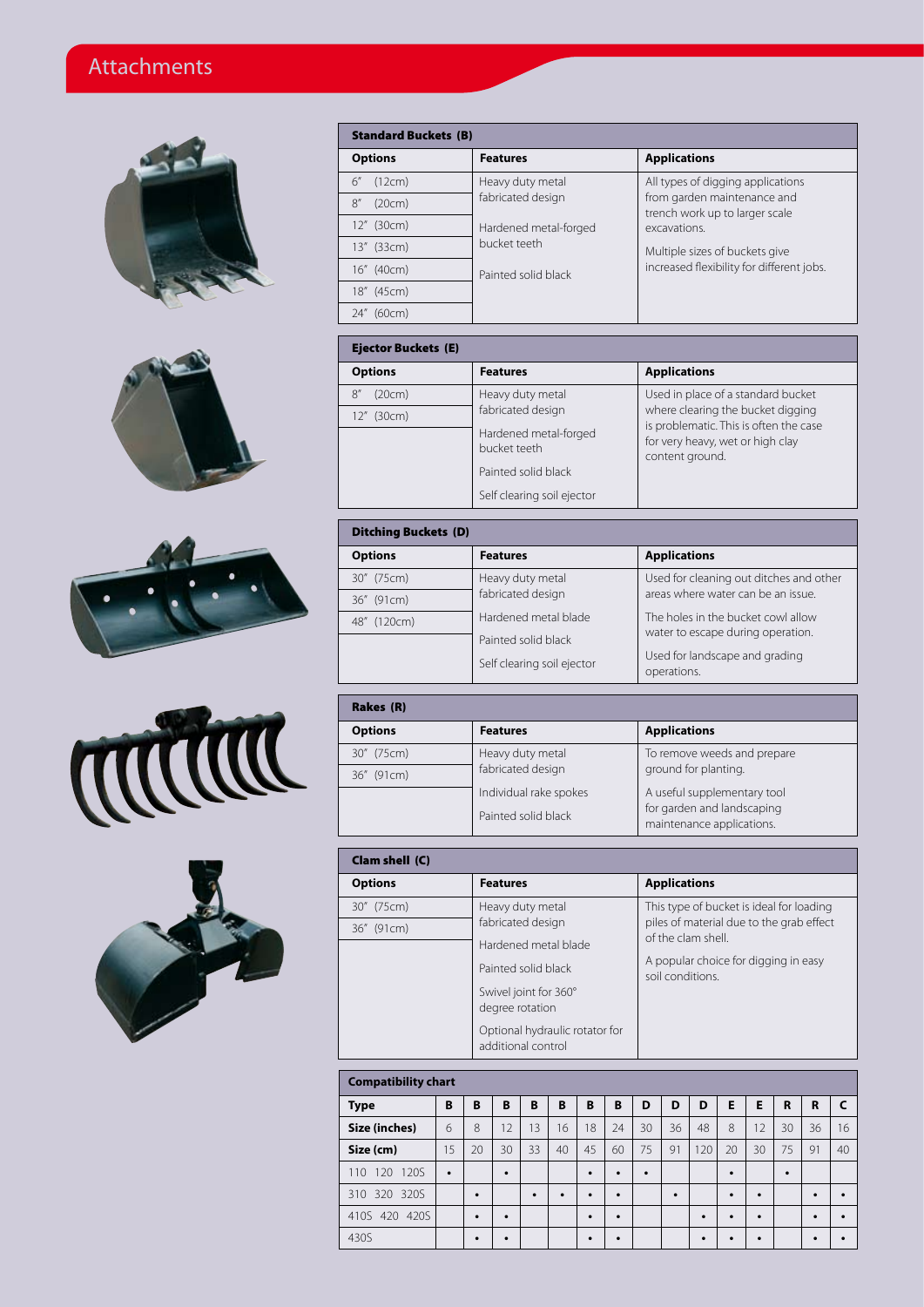### Attachments



#### **Bucket Quick Hitch System**

#### **Models:**

For all models of backhoe.

#### **Applications:**

The LEWIS Quick hitch bucket system greatly speeds up bucket changes. It functions by hooking into the buckets and locking with a single steel pin. This is the ideal tool for use where more than one bucket or attachment is required.

#### **Features:**

- Heavy duty metal fabricated design
- $\blacksquare$  Only one quick release pin required for operation
- Simple 'roll-on / roll-off' concept
- $\blacksquare$  Greatly reduces bucket changeover time and effort
- $\blacksquare$  Increases backhoe productivity where more than one bucket is required



#### **Backhoe Mounted Augers**

#### **Models:**

For use with all backhoe models.

#### **Applications:**

The LEWIS Auger system is the perfect tool for boring holes in a fast and effortless manner. It is perfect for fencing or general maintenance projects where holes of up to 1.2m (4ft) depth are required.

#### **Features:**

- $\blacksquare$  Hardened steel teeth
- Options of 150mm (6"), 225mm (9") and 300mm (12") diameters
- $\blacksquare$  Uses hydraulics from bucket ram
- $\blacksquare$  Robust drive unit and link to arm
- $\blacksquare$  Universal swivel mounting on end of arm to ensure vertical operation



#### **Backhoe Mounted Breakers**

#### **Models:**

For use with backhoe models from the 310 and larger.

#### **Applications:**

The perfect tool to complement digging in difficult ground where very stony or concrete conditions are found. The breaker can be mounted to the end of the backhoe arm or a kit can be supplied for use by hand, with the oil supply from the backhoe.

#### **Features:**

- Spare rock breaker supplied as standard
- $\blacksquare$  Oil cooling pack and control valves mounted to backhoe
- $\blacksquare$  Two sizes of beaker 80Kg and 110Kg to match your backhoe and job size
- Low noise operation as standard
- $\blacksquare$  Easy installation and maintenance